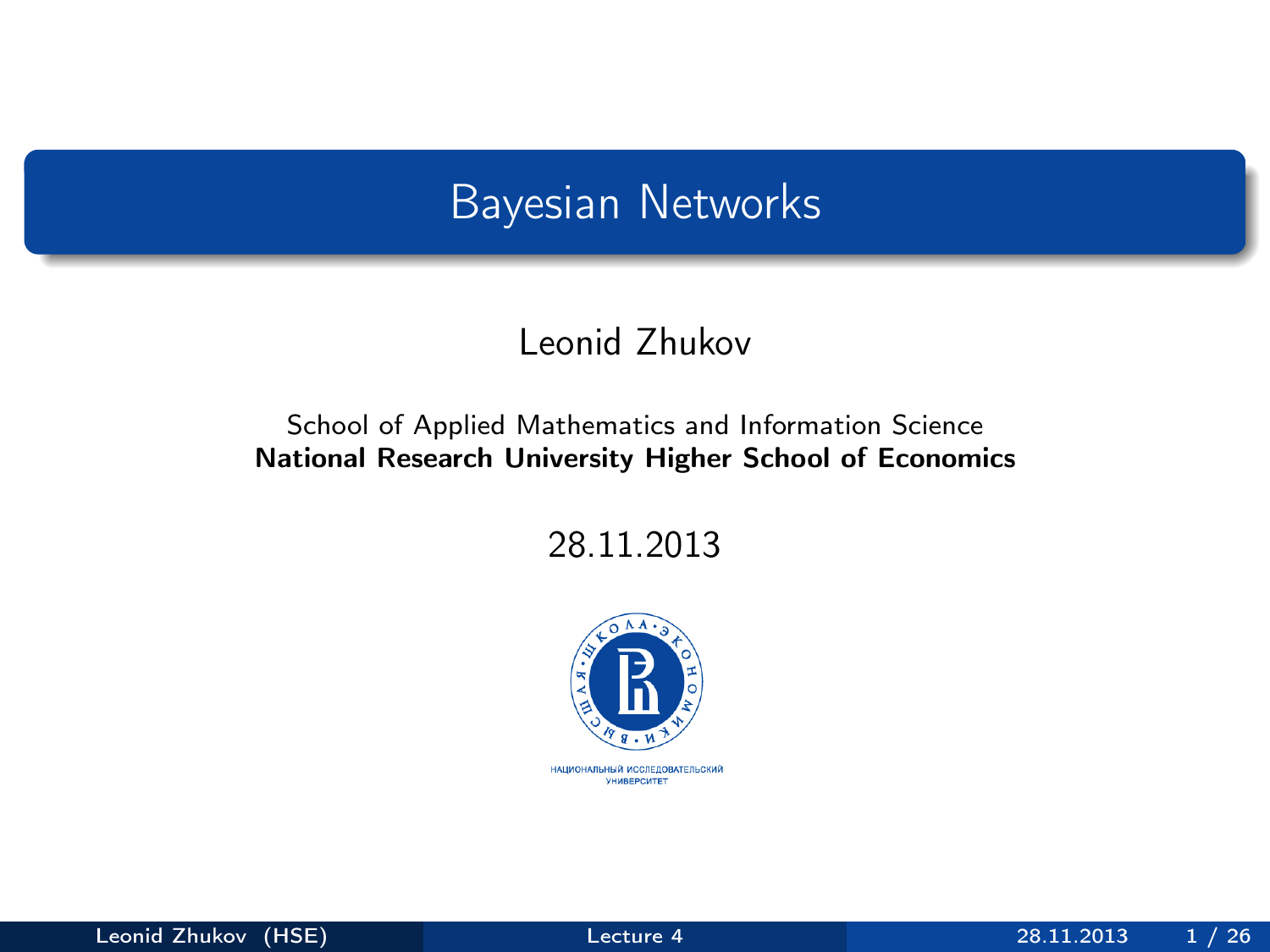- Joint probability  $P(A, B)$
- Marginalization (sum rule):  $P(A) = \sum_B P(A, B)$
- Conditioning (product rule):  $P(A, B) = P(B|A)P(A)$
- **•** Bayes Theorem

$$
P(B|A) = \frac{P(A|B)P(B)}{P(A)} = \frac{P(A|B)P(B)}{\sum_{B} P(A|B)P(B)}
$$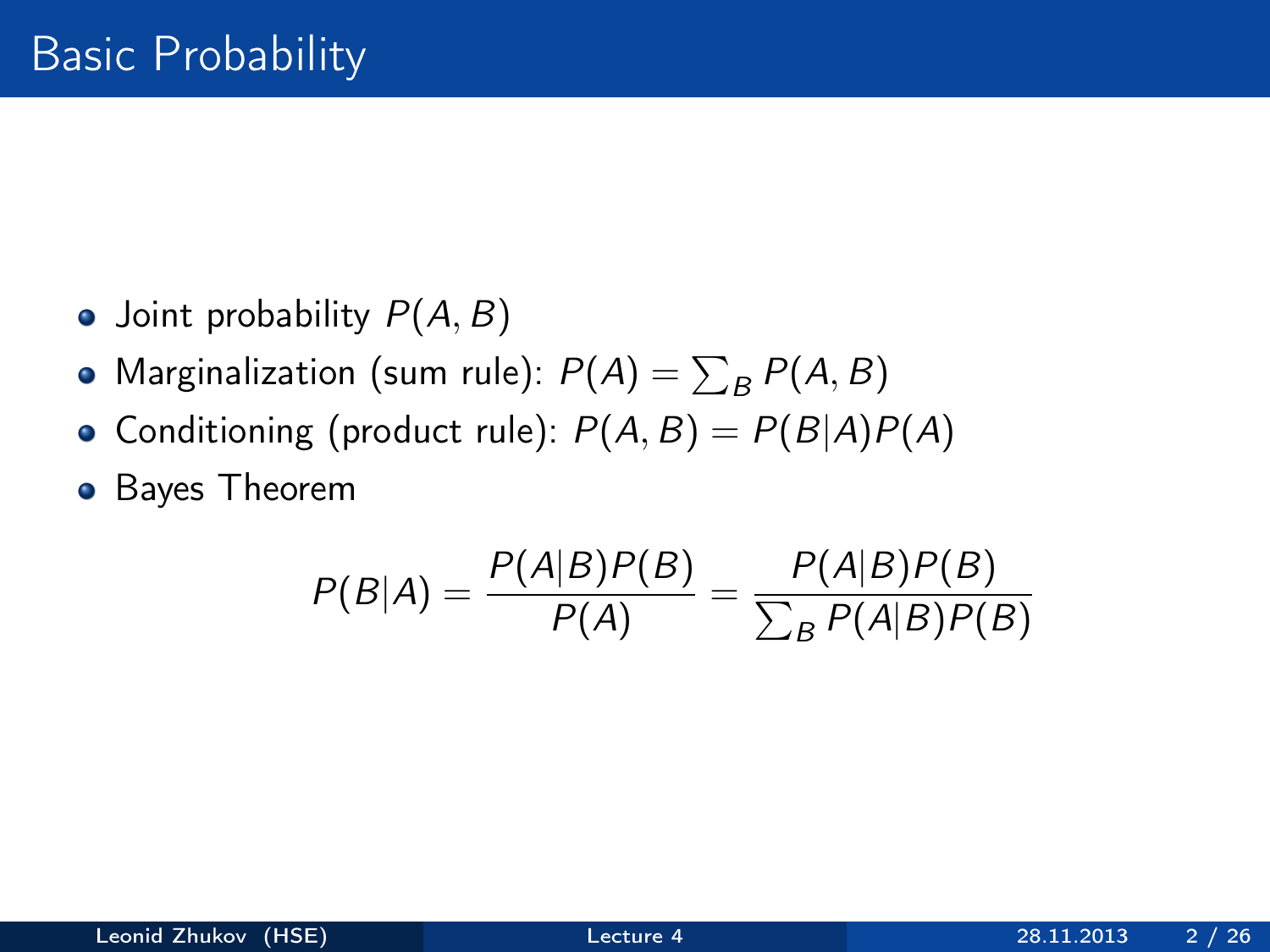• Independence:

$$
P(A, B) = P(A)P(B)
$$

Conditional independence:

$$
P(A|B, C) = P(A|C)
$$
  
\n
$$
P(B|A, C) = P(B|C)
$$
  
\n
$$
P(A, B|C) = P(A|B, C)P(B|C) = P(A|C)P(B|C)
$$

Notation

$$
A \perp\!\!\!\perp B \mid C
$$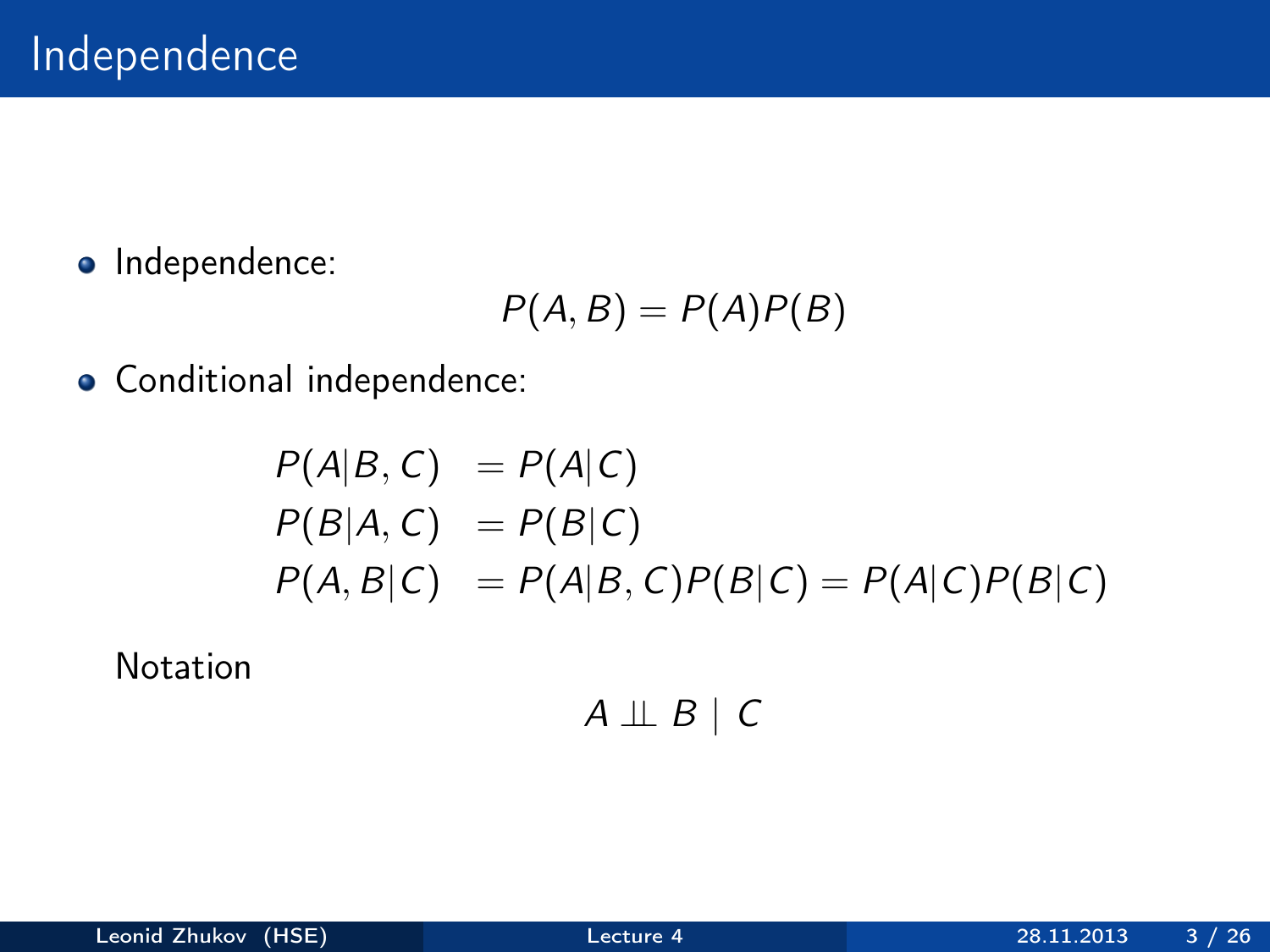#### Basian Networks

- Directed graphical models
- Basian Networks are directed acyclic graphs, DAG
- Nodes random variables
- Edges dependencies between random variables (direct influence)

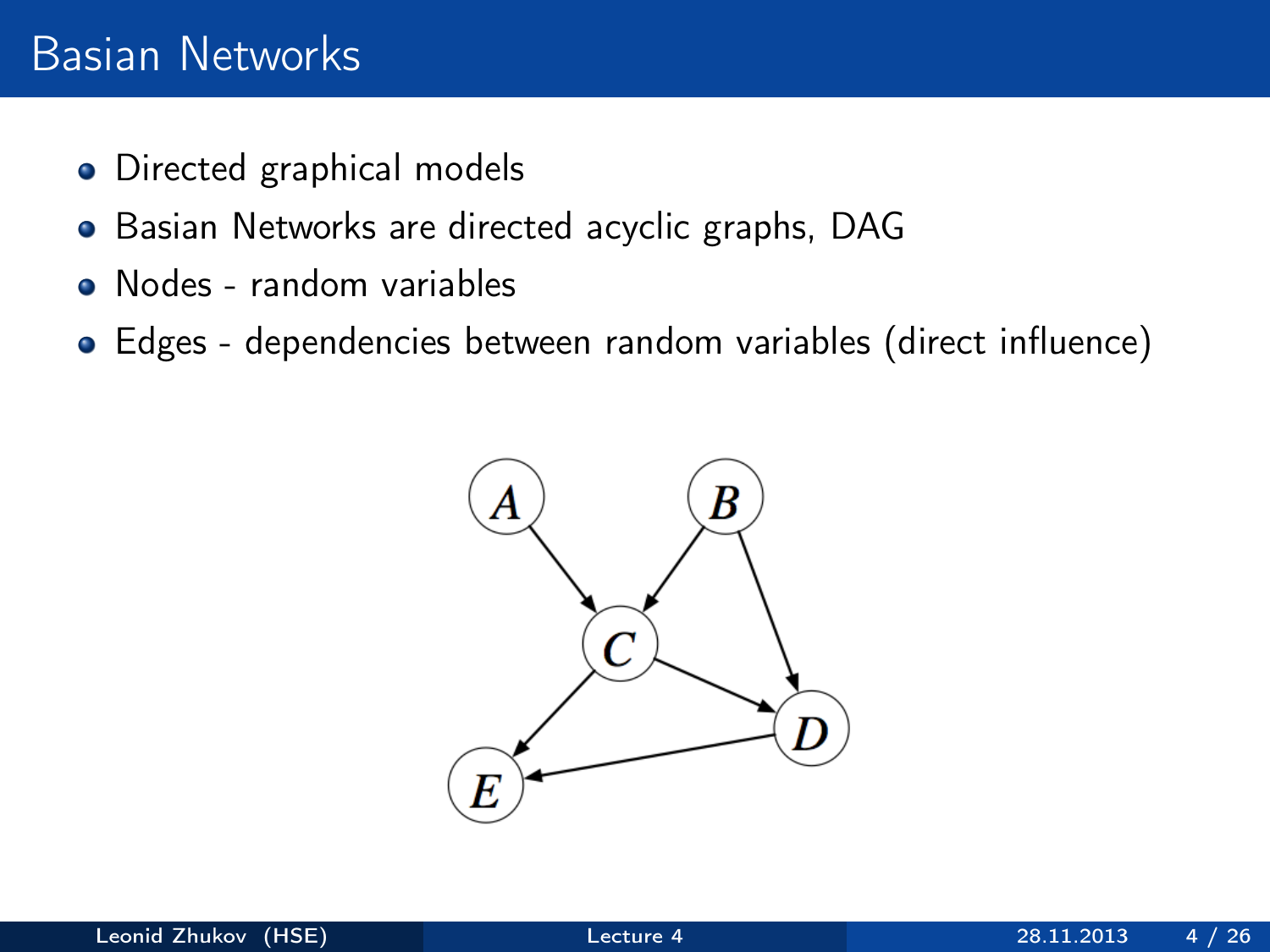- $\bullet$  Each node associated with conditional distribution P(X|parents)
- Parents nodes, sending arrows to X
- Root nodes associated with priors  $P(X)$

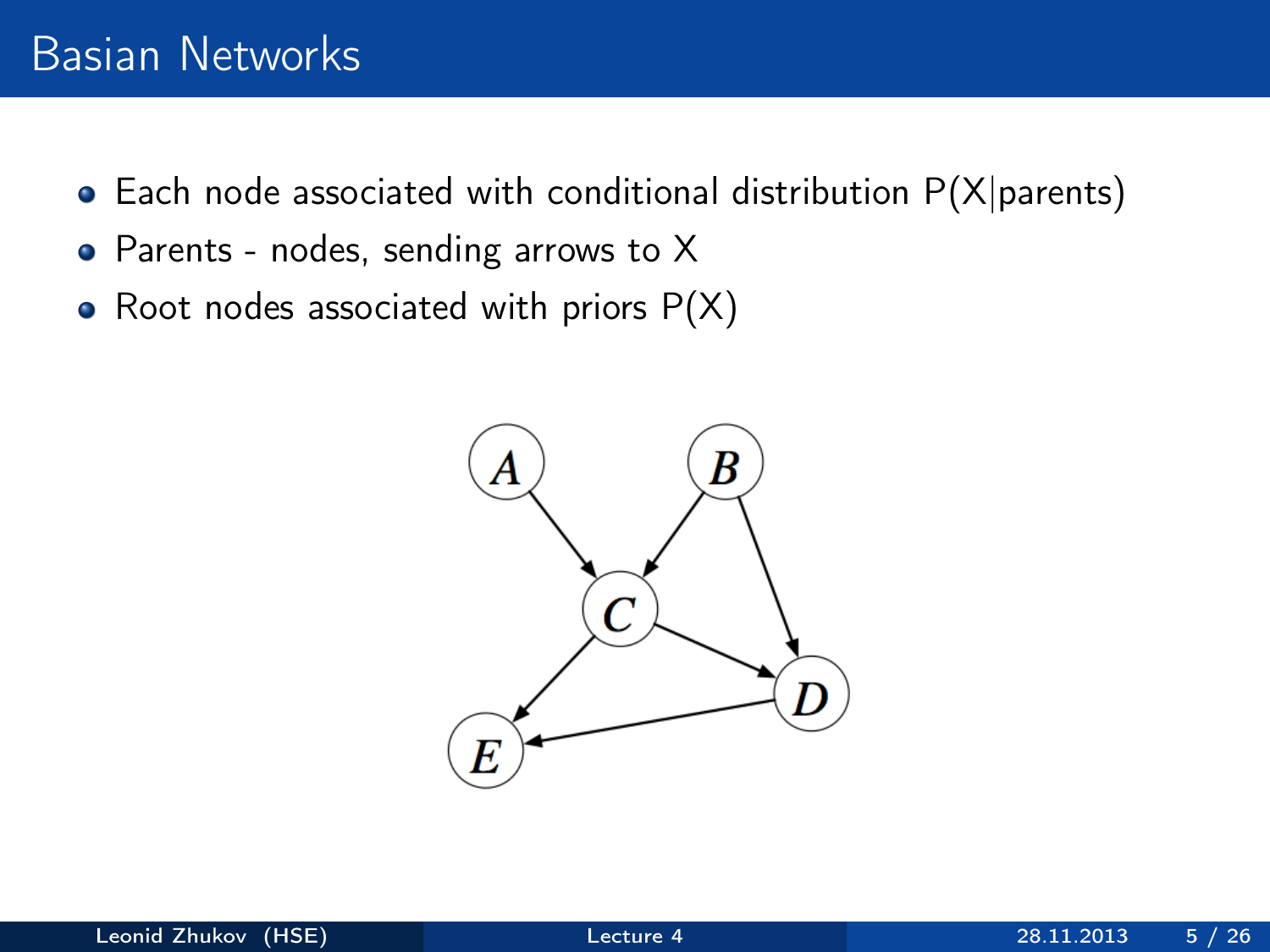- $P(x_1, x_2) = P(x_2 | x_1) P(x_1)$
- $P(x_1, x_2, x_3) = P(x_3 | x_1, x_2) P(x_2 | x_1) P(x_1)$
- $P(x_1, ... x_k) = P(x_k | x_1, ... x_{k-1}) \cdot P(x_2 | x_1) P(x_1)$
- Fully connected, link between every pair of nodes
- Missing edges means conditional independence
- Factorization properties of joint distribution

$$
P(x_1..x_k) = \prod_{k=1}^K P(x_k | parents(x_k))
$$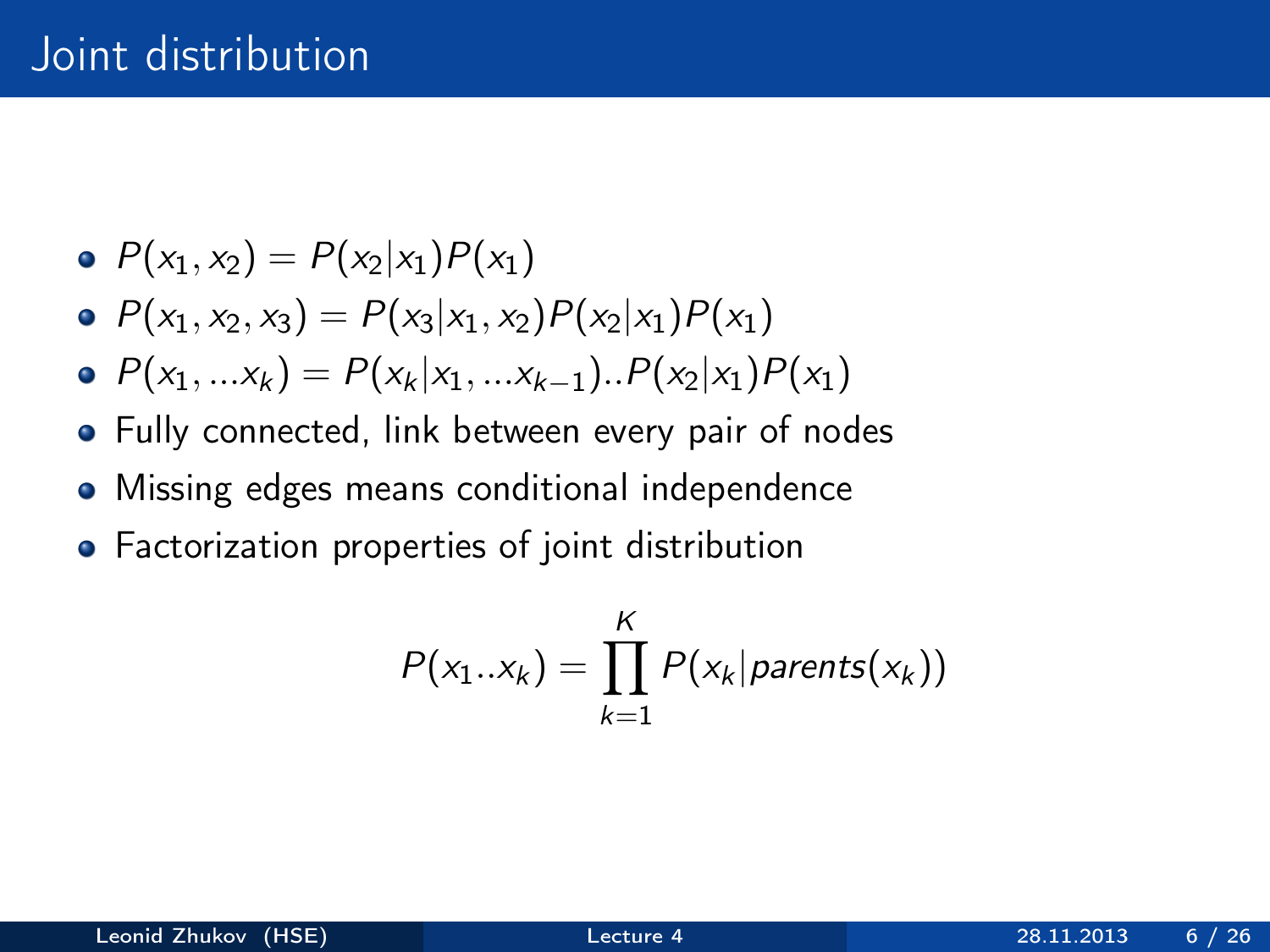# Directed graphical model



Factorization:

 $P(x_1, x_2, x_3, x_4, x_5, x_6) = P(x_1)P(x_2|x_1)P(x_3|x_1)P(x_4|x_2)P(x_5|x_3)P(x_6|x_2, x_5)$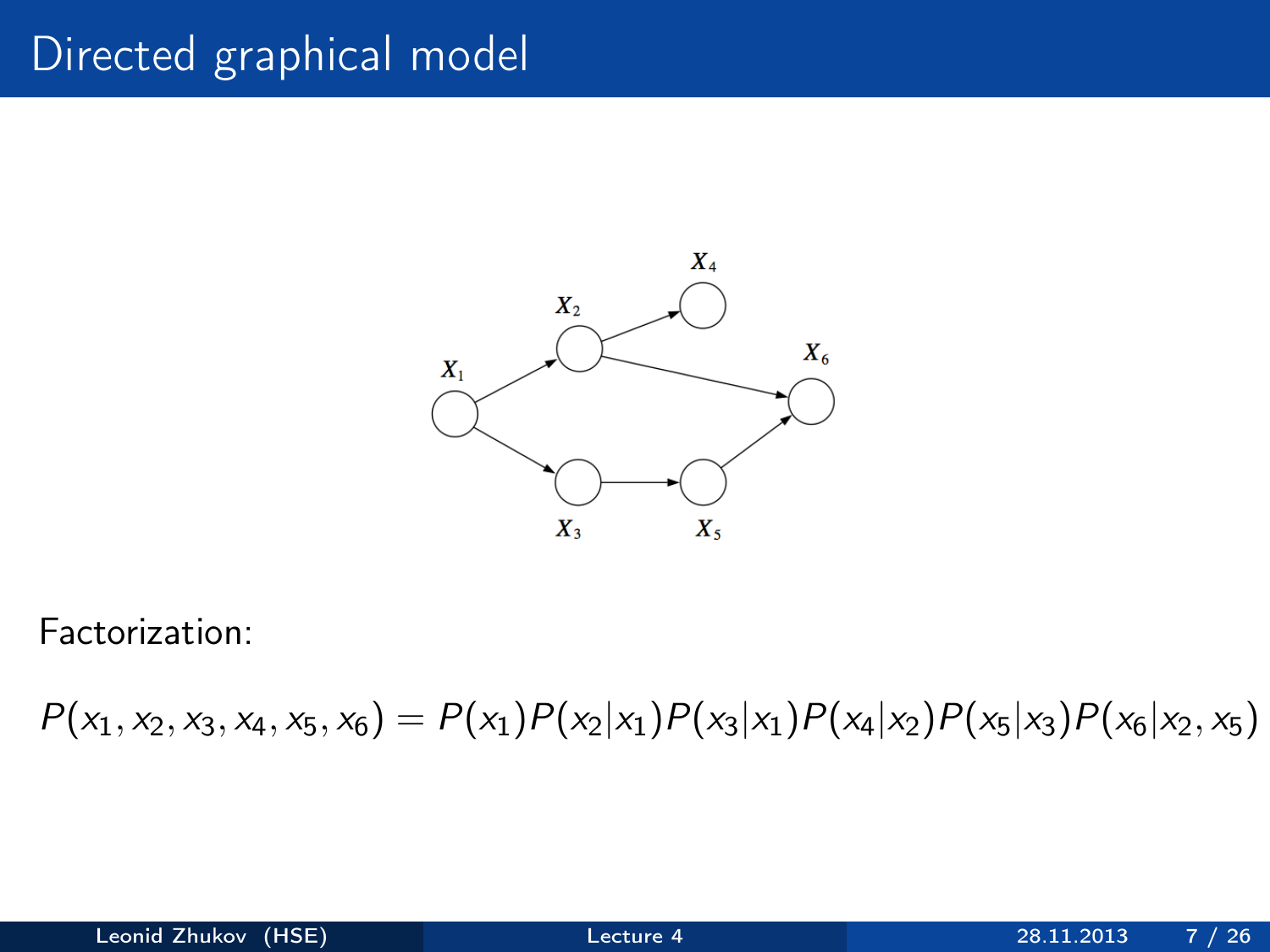# Directed graphical model

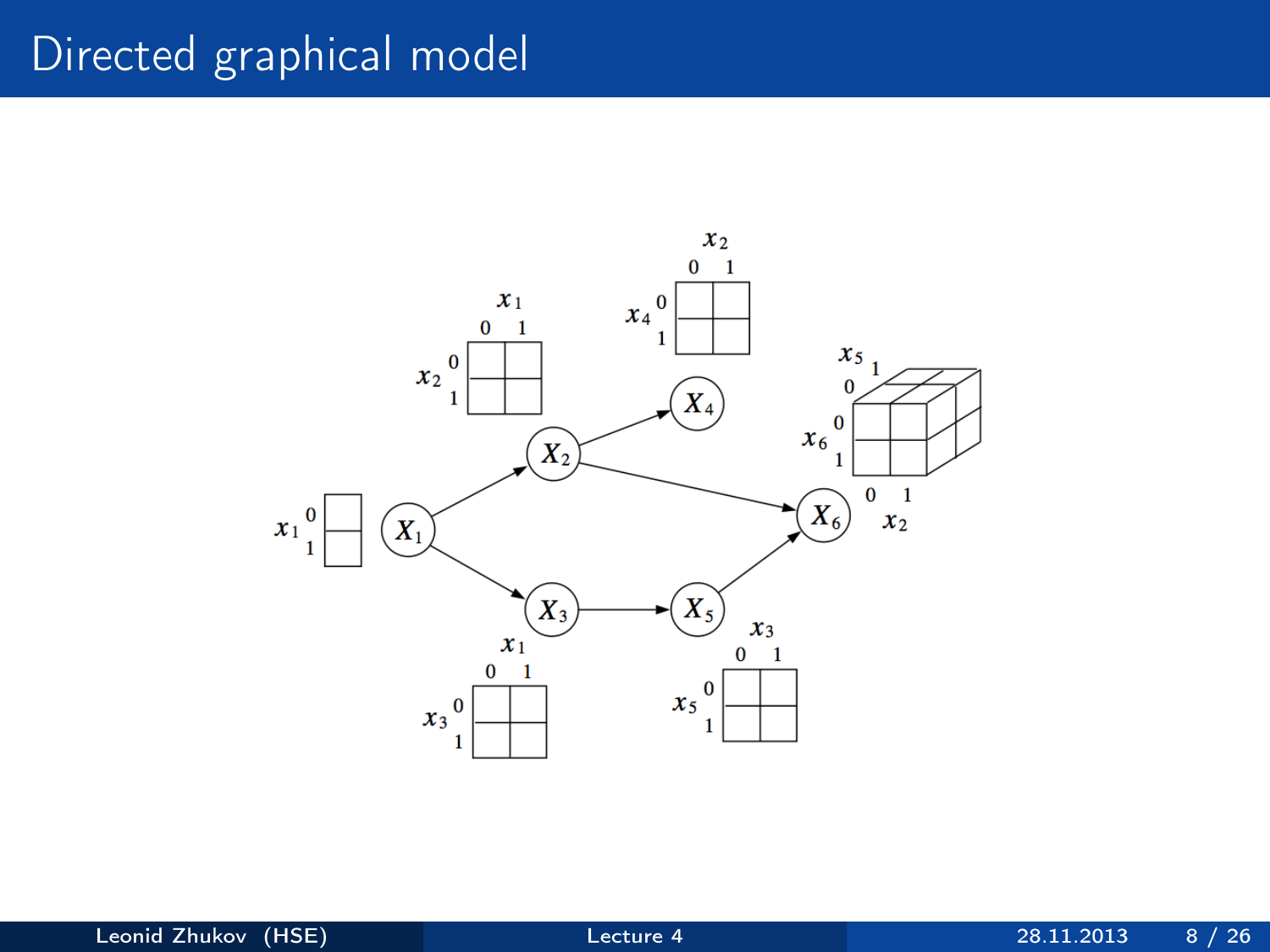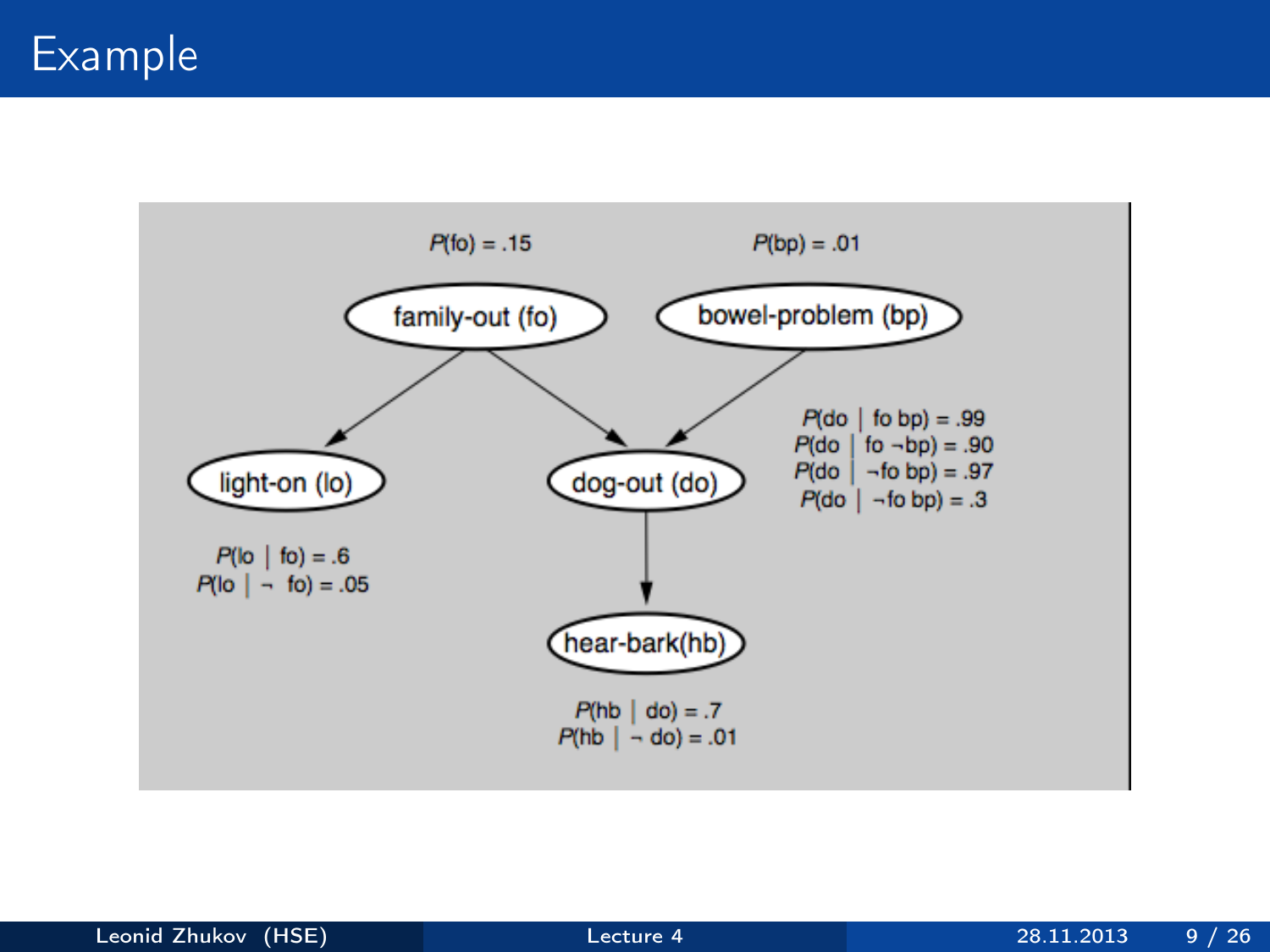

 $p(a,b,c)=p(a|c)p(b|c)p(c)$ 



 $p(a,b,c)=p(a)p(b)p(c|a,b)$ 



 $p(a,b,c)=p(a)p(c|a)p(b|c)$ 

19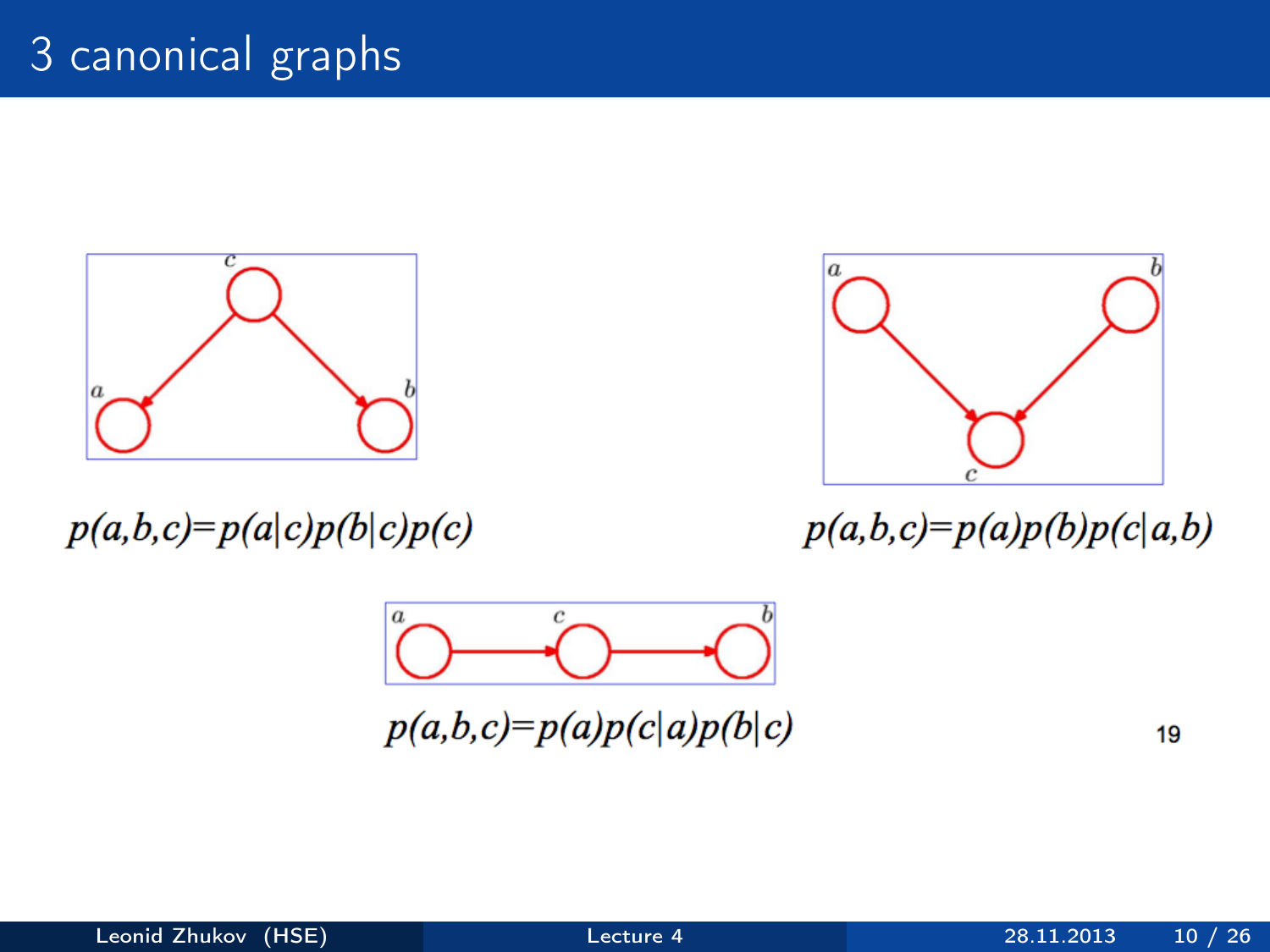

Independence:

$$
p(a,b) = \sum_{c} p(a,b,c) = \sum_{c} p(a)p(c|a)p(b|c) =
$$
  
=  $p(a)\sum_{c} p(b|c)p(c|a) = p(a)p(b|a) \neq p(a)p(b)$ 

not independent!  $a \nperp b$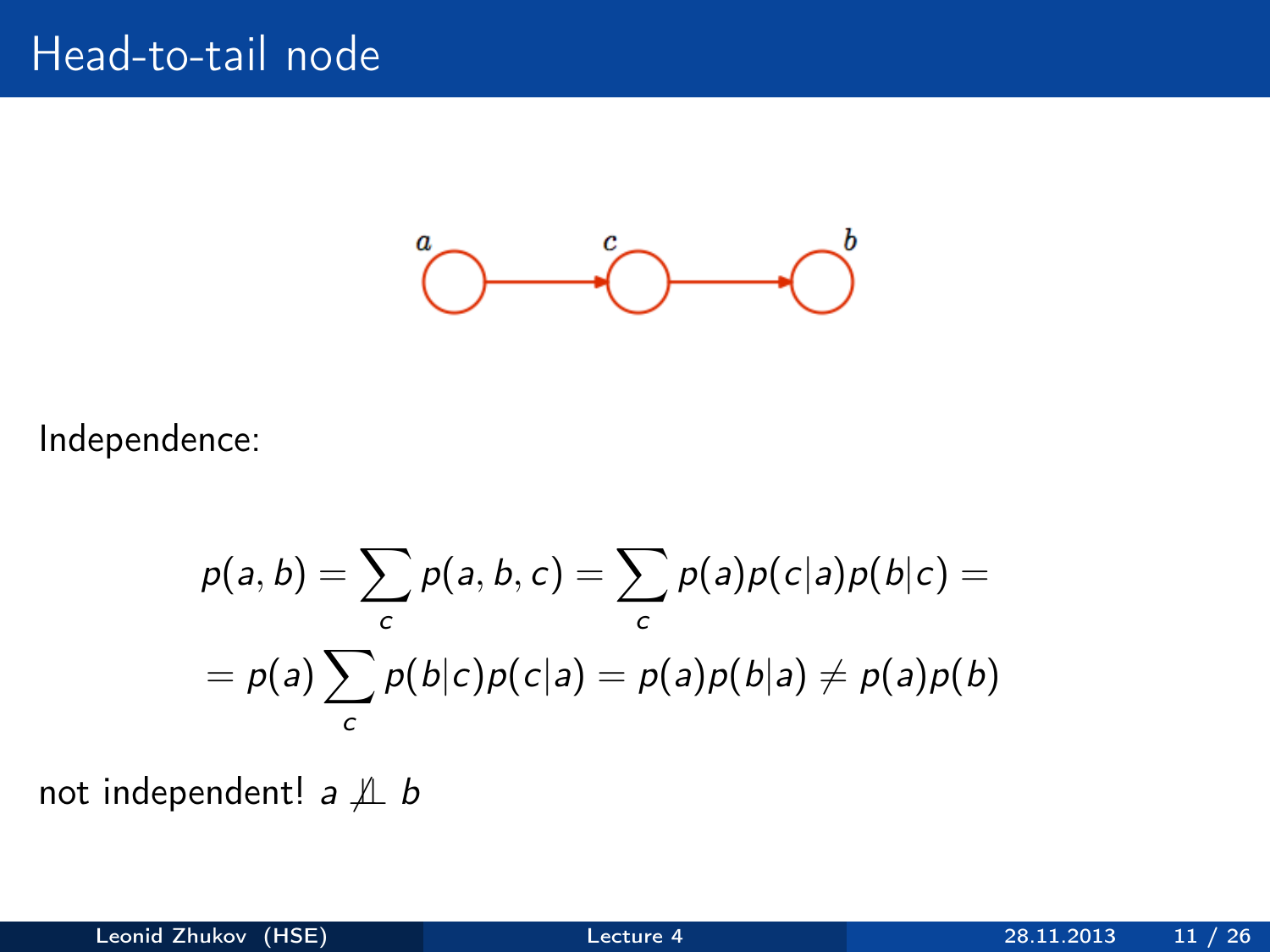

Conditional independence:

$$
p(a,b|c) = \frac{p(a,b,c)}{p(c)} = \frac{p(a)p(c|a)p(b|c)}{p(c)} = p(a|c)p(b|c)
$$

Conditionally independend:  $a \perp b \mid c$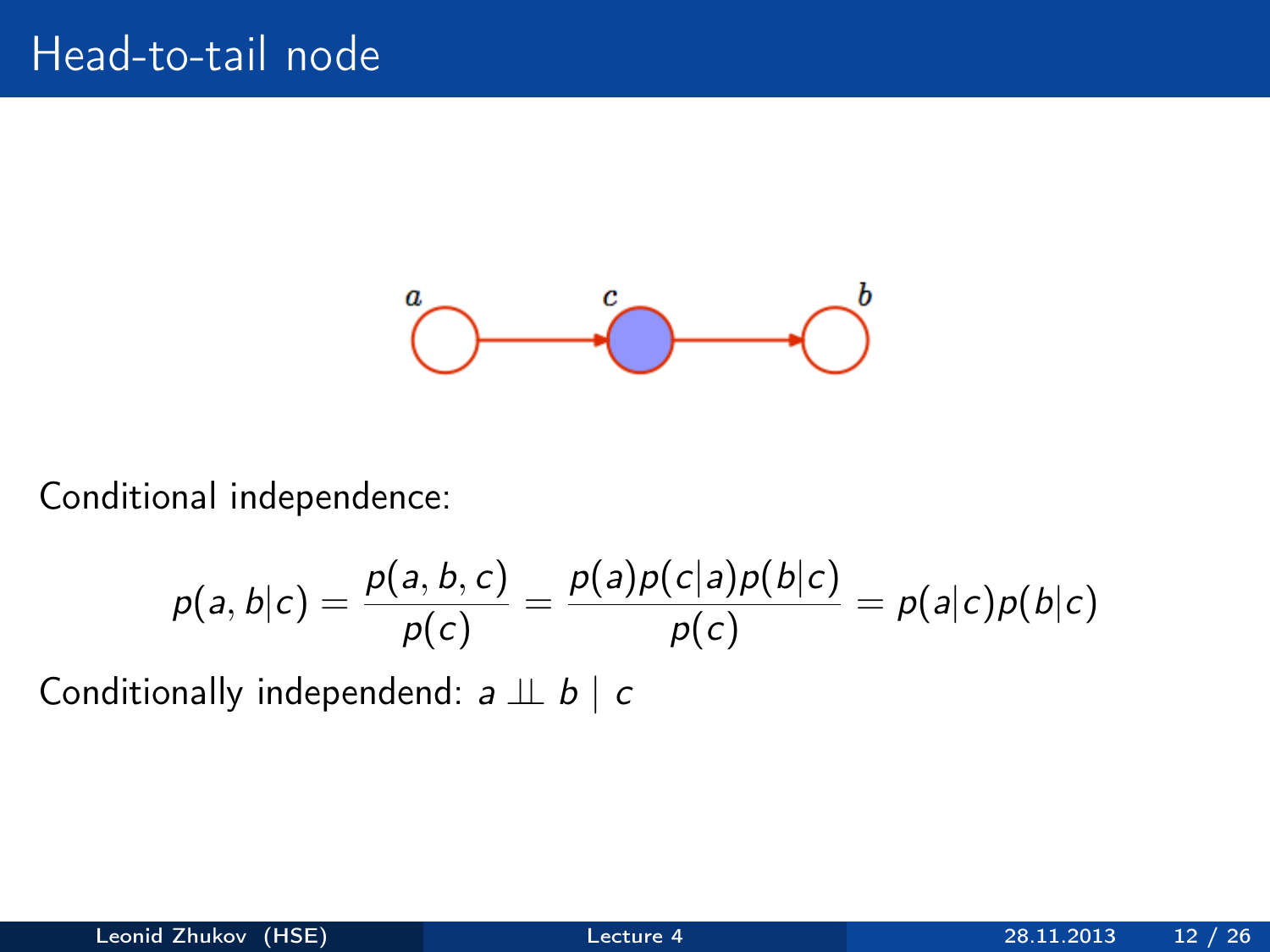

Independence:

$$
p(a,b)=\sum_{c}p(a,b,c)=\sum_{c}p(a|c)p(b|c)p(c)\neq p(a)p(b)
$$

not independent!  $a \nperp b$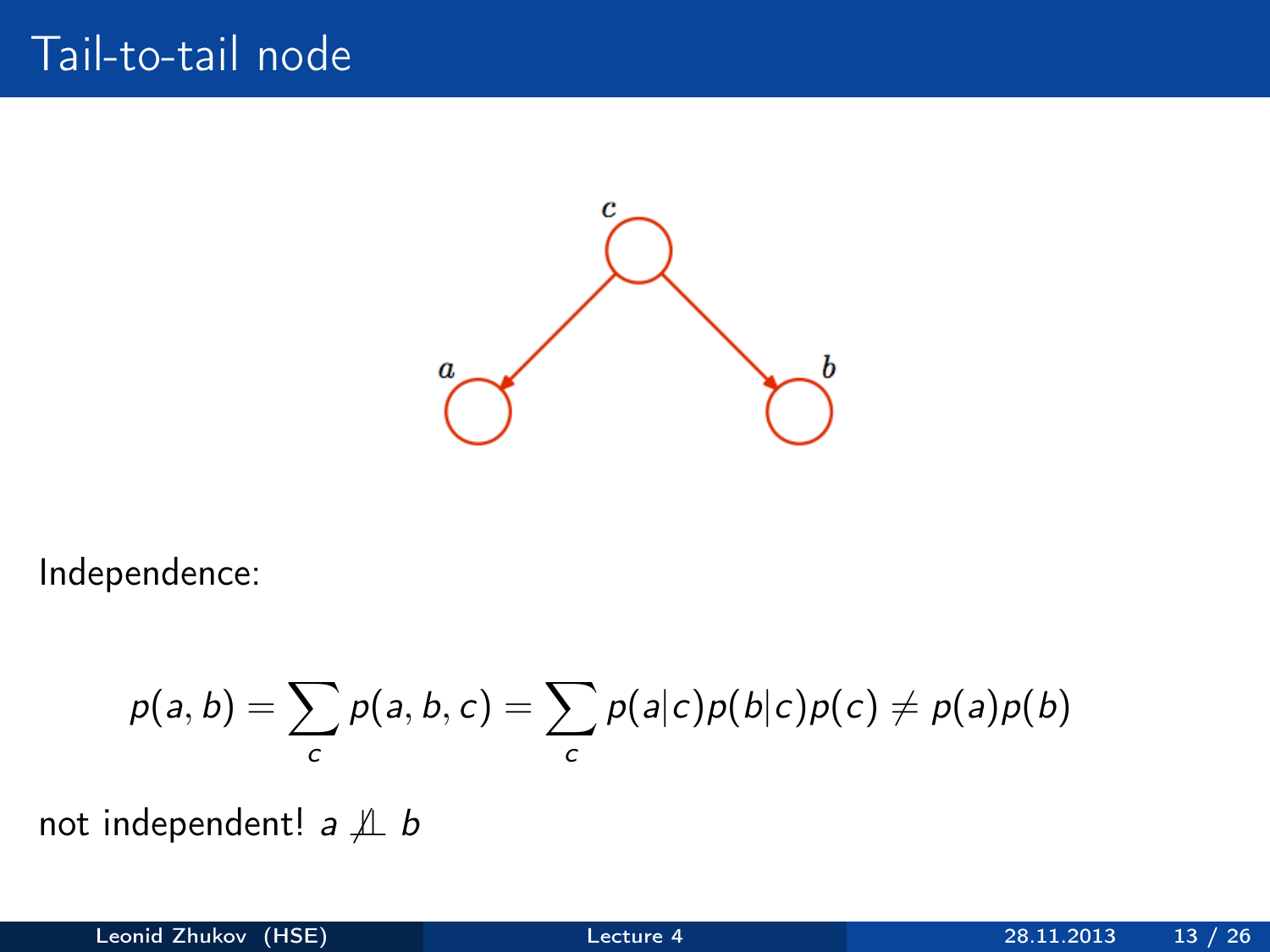

Conditional independence:

$$
p(a,b|c) = \frac{p(a,b,c)}{p(c)} = \frac{p(a|c)p(b|c)p(c)}{p(c)} = p(a|c)p(b|c)
$$
  
Conditionally independent:  $a \perp b \mid c$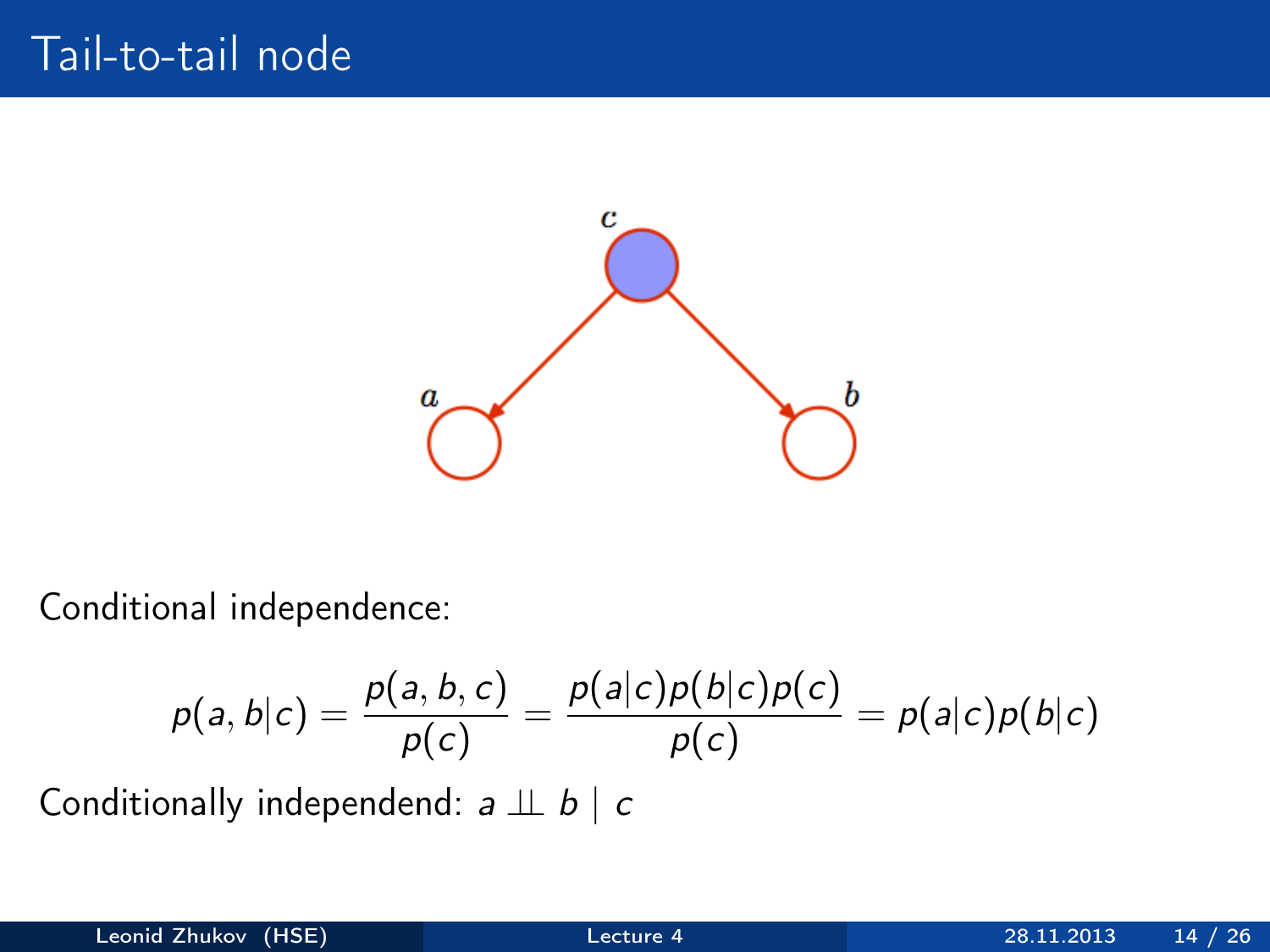#### Head-to-head node



Independence:

$$
p(a,b) = \sum_{c} p(a,b,c) = \sum_{c} p(c|a,b)p(a)p(b) =
$$

$$
= p(a)p(b)\sum_{c} p(c|a,b) = p(a)p(b)
$$

independent!  $a \perp b$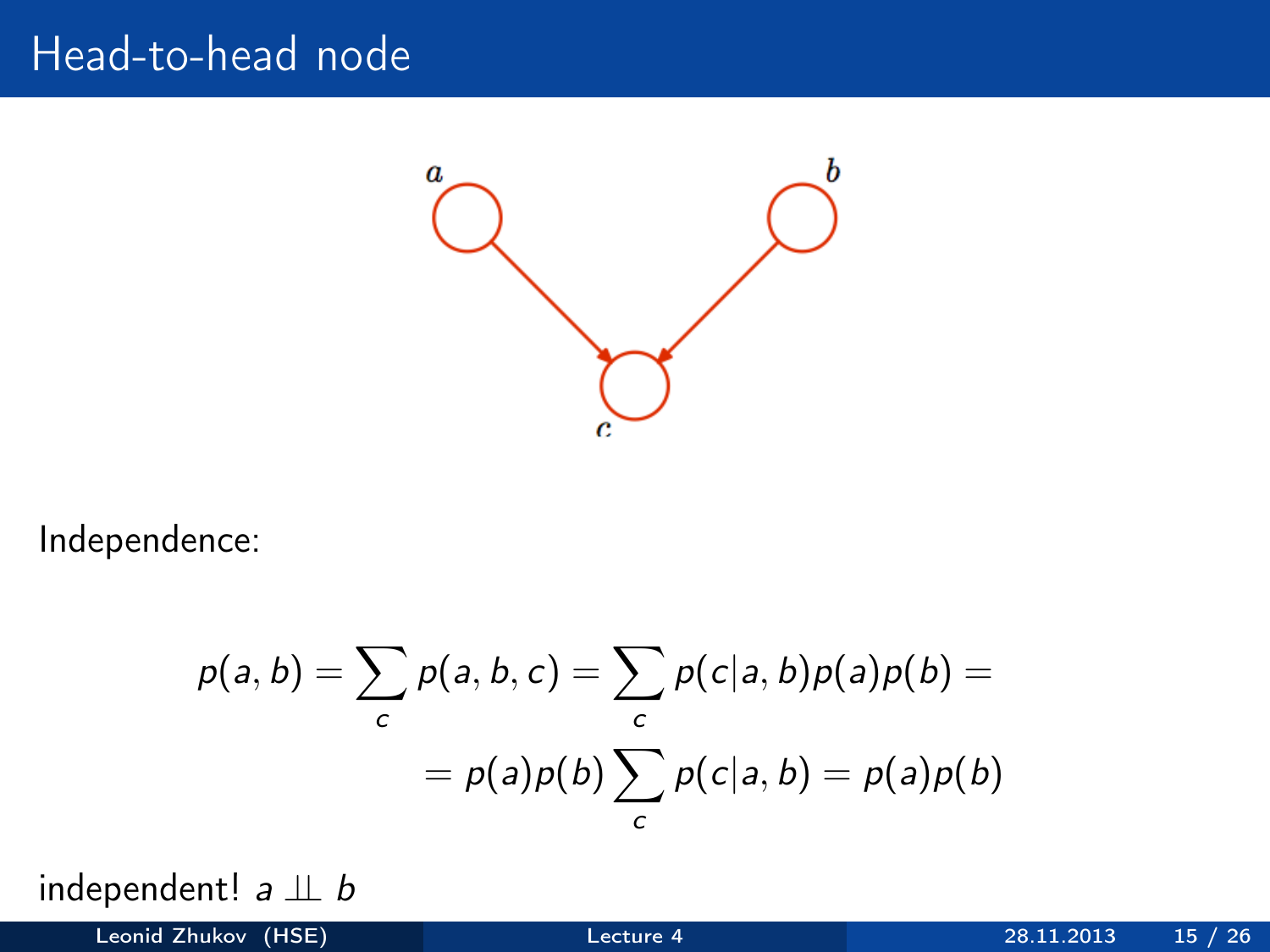## Head-to-head node



Conditional independence:

$$
p(a,b|c) = \frac{p(a,b,c)}{p(c)} = \frac{p(c|a,b)p(a)p(b)}{p(c)} \neq p(a|c)p(b|c)
$$

Conditionally not independend:  $a \nperp b \mid c$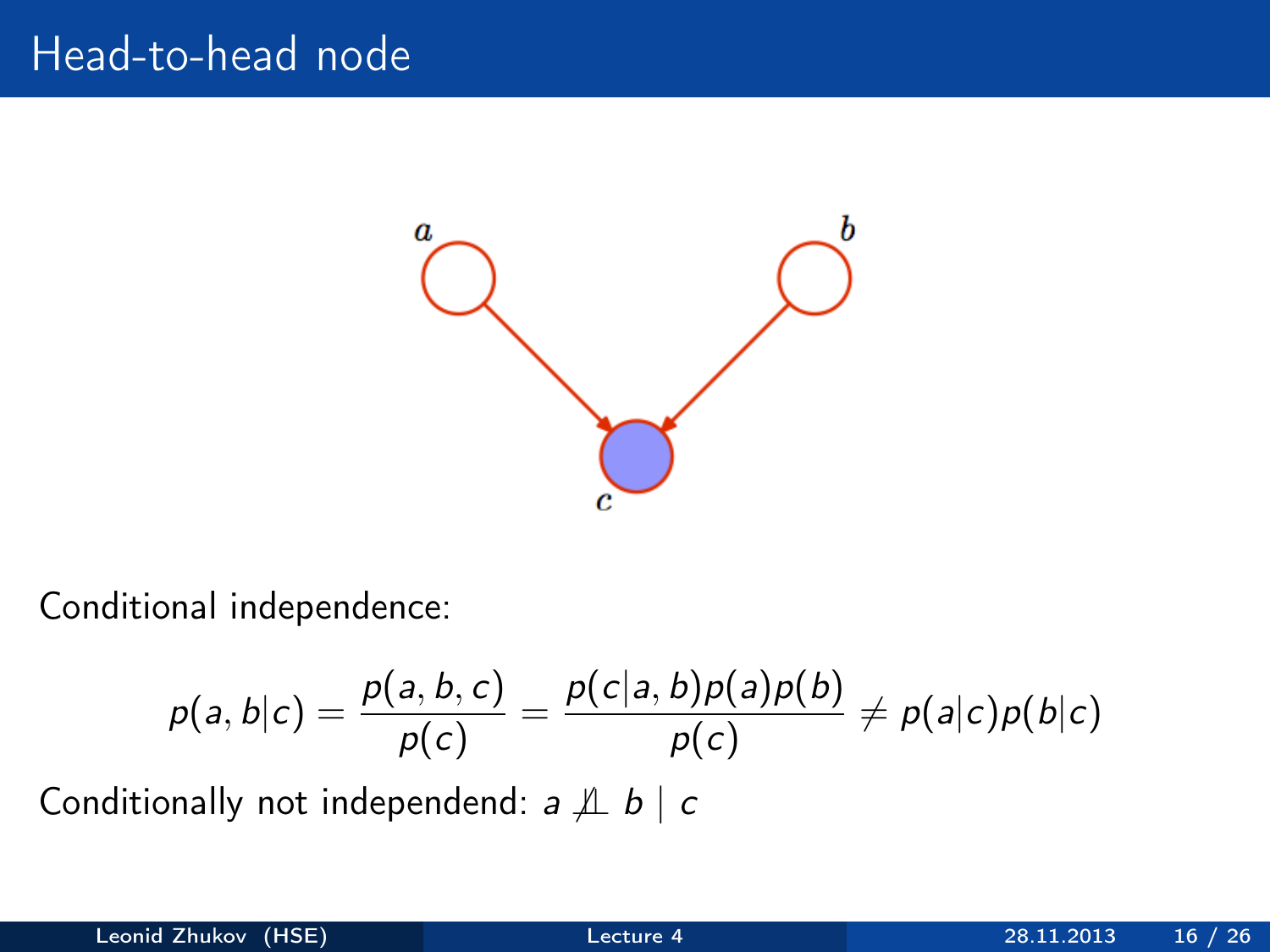## Conditional independence



- Binary variables, fuel system on a car
- $\bullet$  B battery, B=1 charged, B = 0 dead
- $\bullet$  F fuel tank,  $F = 1$  full  $F = 0$  empty
- $\bullet$  G electric gauge, G=1 shows full tank, G =0 shows empty tank
- Prior distribution  $P(B = 1) = 0.9$ ,  $P(F = 1) = 0.9$
- Gauge is unreliable! Conditional on gauge read "full"

$$
P(G = 1|B = 1, F = 1) = 0.8
$$
  
\n
$$
P(G = 1|B = 1, F = 0) = 0.2
$$
  
\n
$$
P(G = 1|B = 0, F = 1) = 0.2
$$
  
\n
$$
P(G = 1|B = 0, F = 0) = 0.1
$$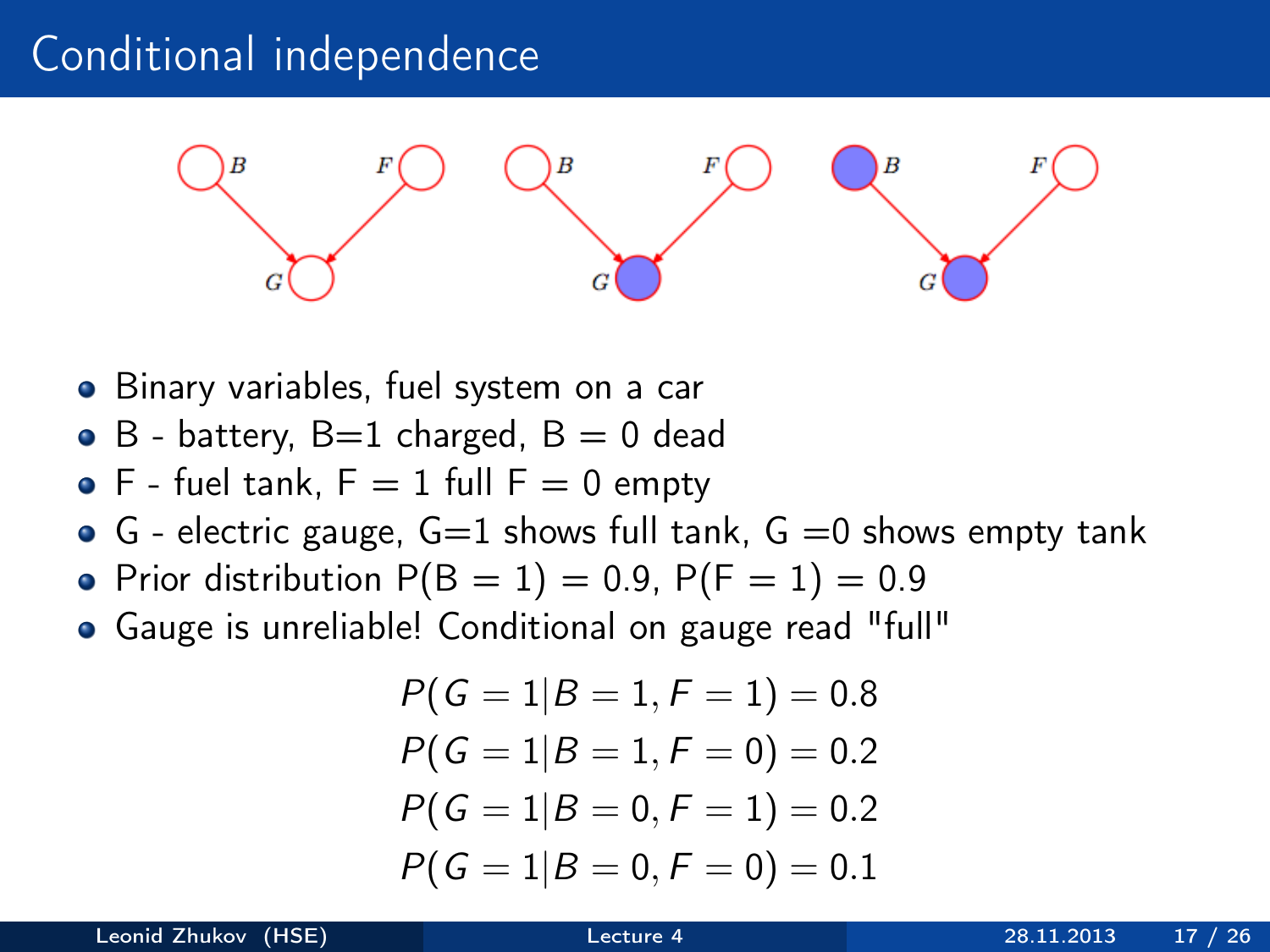## Conditional independence



- Observe fuel gauge, reads "empty  $G = 0$ . Is tank really empty?  $P(F = 0|G = 0)$ -?
- **•** Bayes

$$
P(F = 0|G = 0) = \frac{P(G = 0|F = 0)P(F = 0)}{P(G = 0)}
$$

•  $P(G = 0|F = 0) = P(G = 0|B = 0, F = 0)P(B = 0) + P(G = 0)$  $0|B = 1, F = 0$ ) $P(B = 1) = 0.9 * 0.1 + 0.8 * 0.9 = 0.81$ 

- $P(\mathit{G}=0)=\sum_{B\in 0,1}\sum_{F\in 0,1}P(\mathit{G}=0|B,F)P(B)P(F)=0.315$
- $P(F = 0|G = 0) = 0.257 > P(F = 0) = 0.1$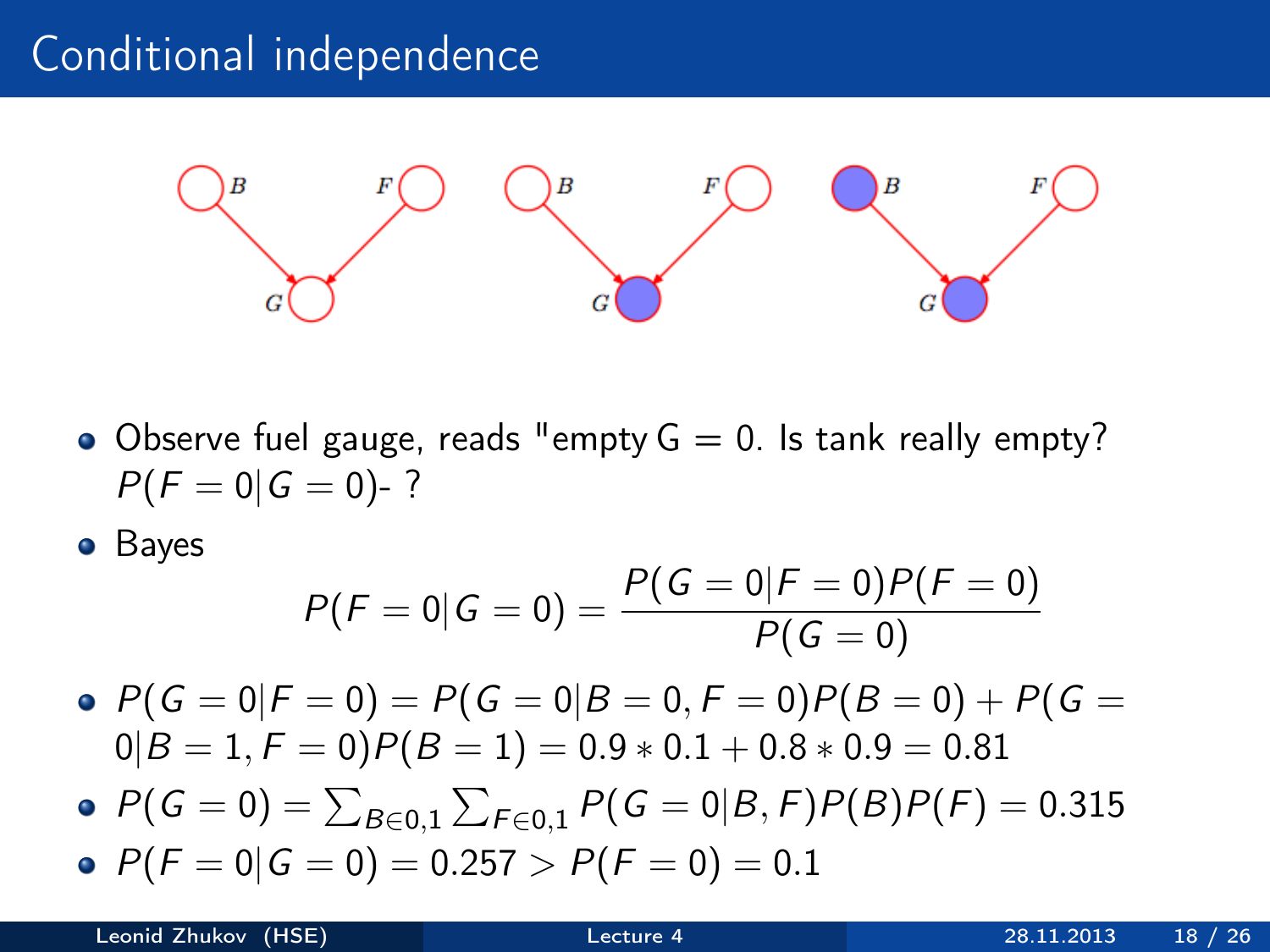# Conditional independence



• We also check (observe) battery, it is dead,  $B = 0$ 

**•** Bayes

$$
P(F = 0|G = 0, B = 0) = \frac{P(G = 0|B = 0, F = 0)P(F = 0)P(B = 0)}{\sum_{F \in 0,1} P(G = 0|B = 0, F)P(F)P(B = 0)}
$$

- $P(F = 0|G = 0, B = 0) = 0.111$
- State of fuel tank and battery became dependent through the gauge observation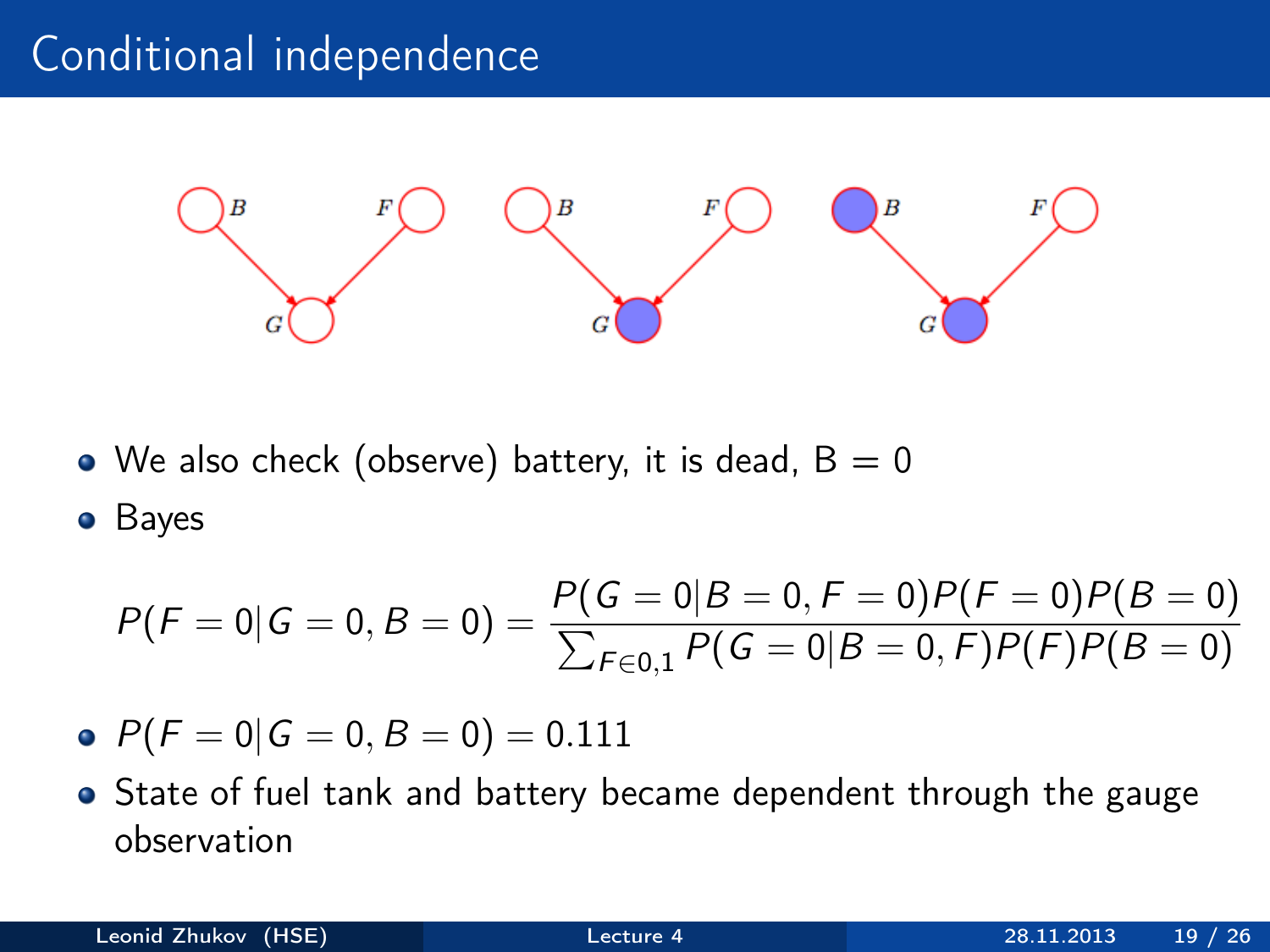# Blocked path

- An observed TT or HT node, or
- A HH node which is not observed, nor any of its descendants is observed

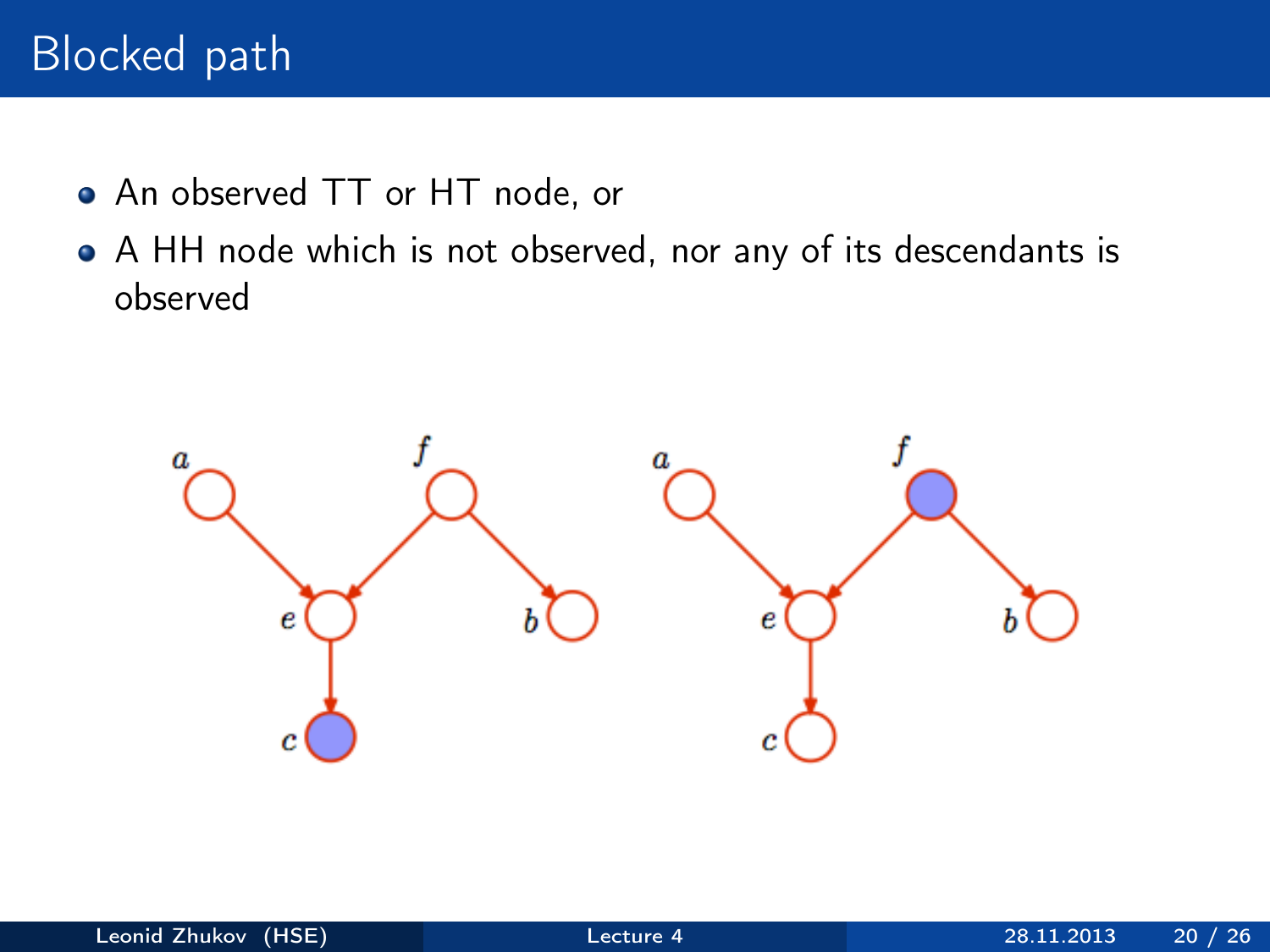A set of nodes A is said to be d-separated from a set of Types of Graphical Models п»ёnodes B by a set of nodes C if every path from A to B is blocked when C is in the conditioning set.

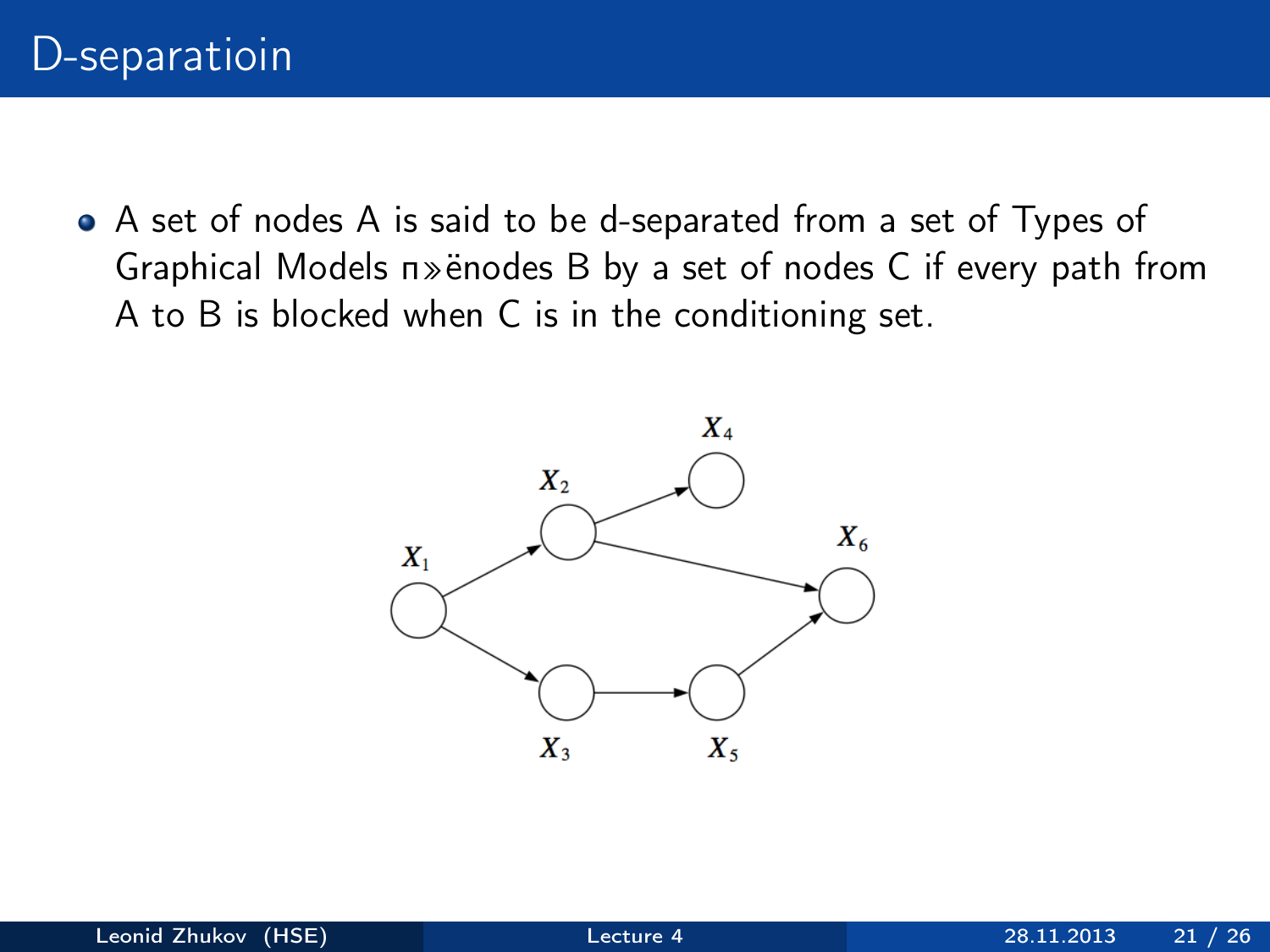• Theorem: Factorization -> CI

If a probability distribution factorizes according to a directed acyclic graph, and if A, B and C are disjoint subsets of nodes such that A is d-separated from B by C in the graph, then the distribution satisfies  $A \perp\!\!\!\perp B \mid C.$ 

• Theorem: CI -> Factorization If a probability distribution satisfies the conditional independence statements implied by d-separation over a particular directed graph, then it also factorizes according to the graph.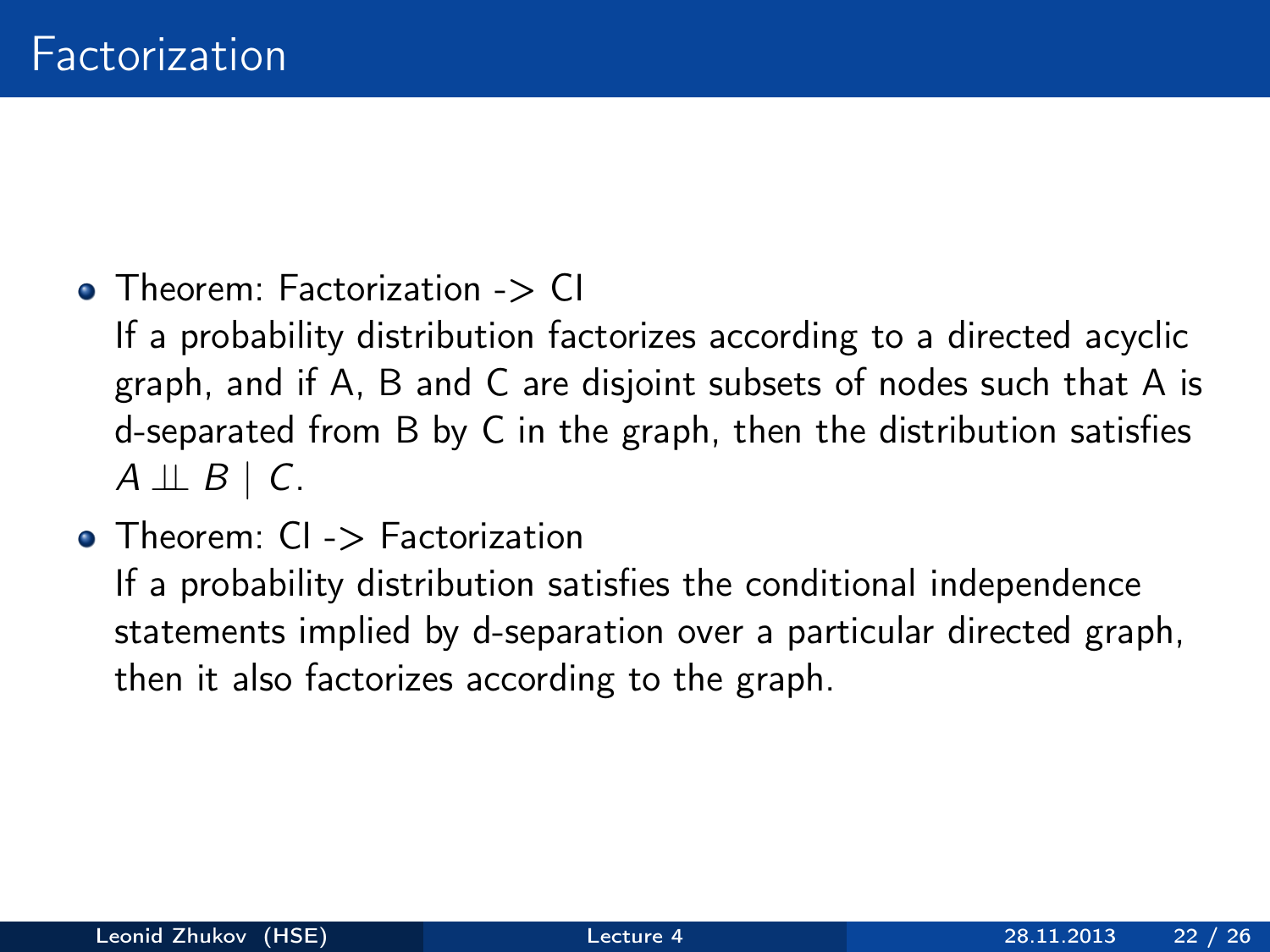Has local, wants global

- CI statements are usually what is known by the expert
- The expert needs the model  $p(x)$  in order to compute things
- The CI -> Factorization part gives  $p(x)$  from what is known (CI statements)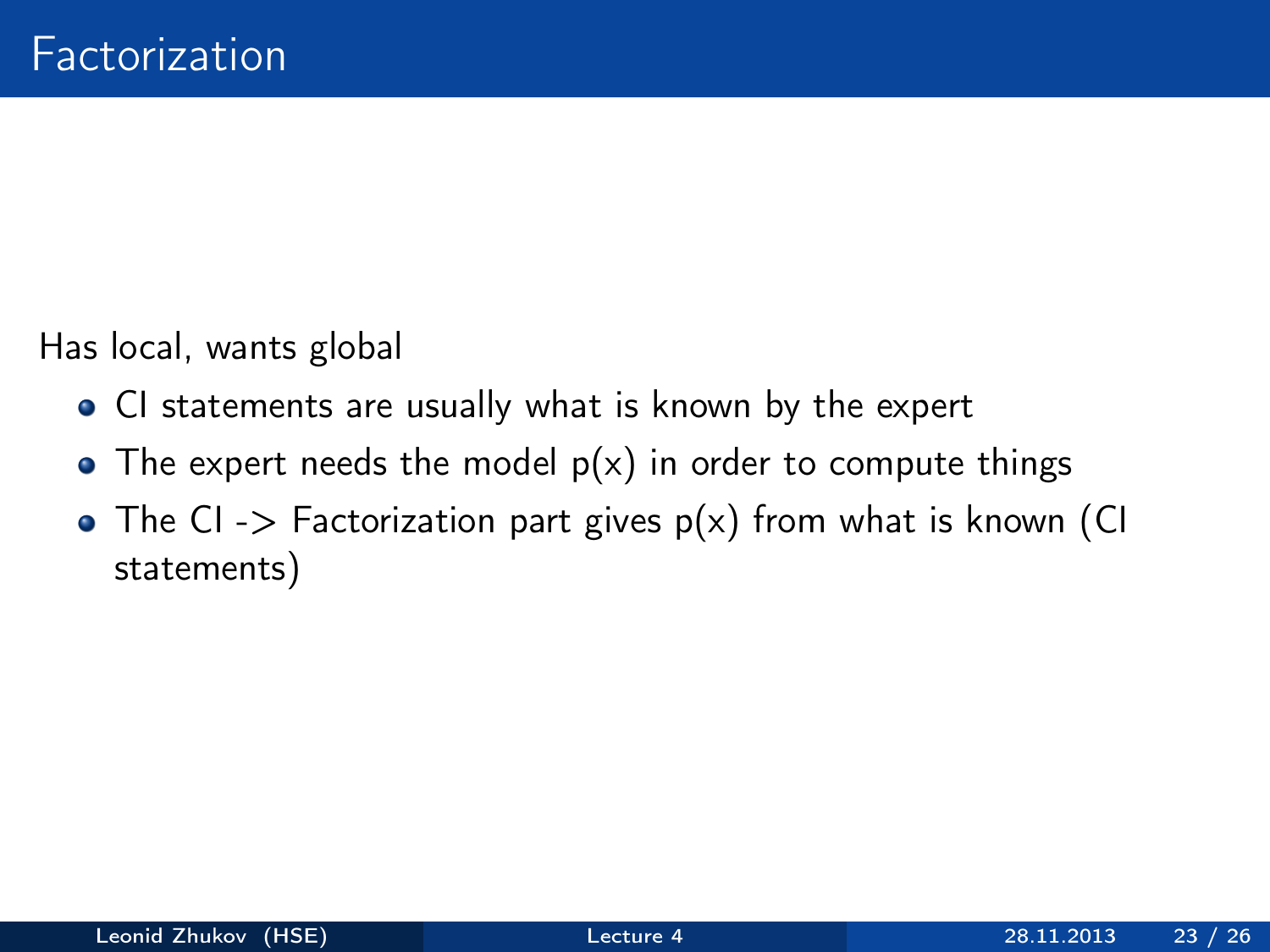- Network joint probability distribution of random variables
- Structure can be learned, often set up "by hand"using expert knowldege
- Probabilites can be estimated from data using MAP/MLE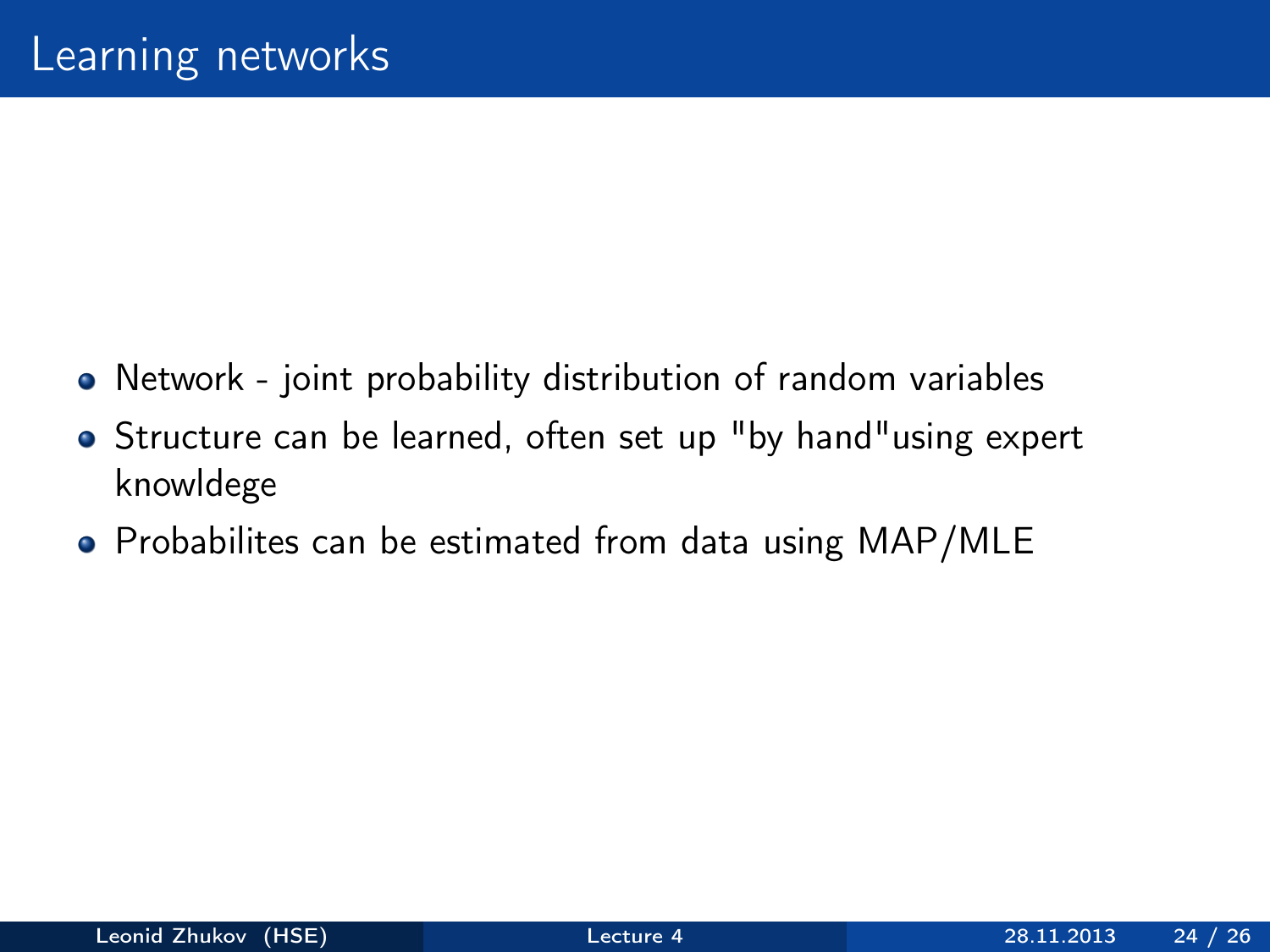- Evaluate probability of some set of variables given the values (observations) of another set.
- Exact inference of arbitrary Baysian network NP-hard
- Exact solutions for polytrees ( no undirected cycles, exactly one undirected path between any two nodes)
- Approximate, numerical solutions, structure dependent